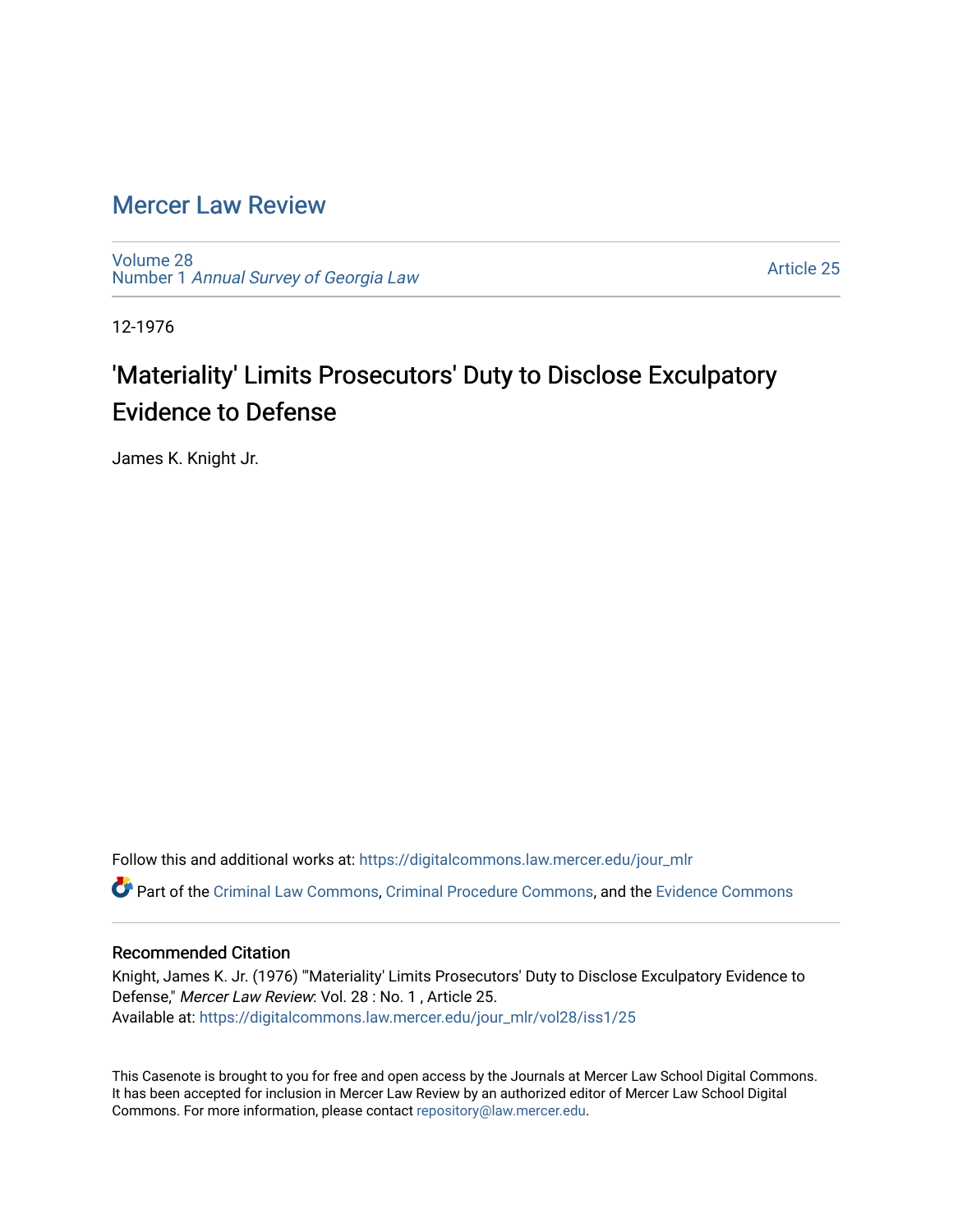## **'Materiality' Limits Prosecutors' Duty to Disclose Exculpatory Evidence to Defense**

In *United States v. Agurs,'* the U.S. Supreme Court held for the first time that criminal prosecutors have a constitutional duty to voluntarily disclose exculpatory evidence to a defendant even when the defense doesn't request such evidence. The Court, however, limited the scope of this new obligation by narrowly defining the category of material evidence to which it applies. It held that the duty arises only when the exculpatory evidence is so material that had it been disclosed, its use at trial would have created a reasonable doubt of the defendant's guilt that did not otherwise exist.

Respondent Agurs was convicted of second degree murder in the U.S. District Court for the District of Columbia. At trial she asserted that she had acted in self-defense in the knife slaying of the victim. The evidence at trial showed that the victim had been carrying two knives, one of which was the murder weapon, immediately before he was killed. After the respondent was convicted, her attorney discovered that the prosecutor had been aware of the victim's criminal record before the trial. The victim had a history of convictions for violent crimes, including assault and carrying a deadly weapon. Agurs moved for a new trial on the ground that the victim's prior criminal record supported her claim of self-defense and thus should have been disclosed by the prosecution.

The district court denied the motion on the ground that the suppressed evidence, although favorable to the accused, was not material. The court found that even if the information had been made available to the defense for use at the trial, the jury would not have reached a different result. The court emphasized the belief that the victim's record would have shed no light on the victim's character not already apparent from the evidence at trial. The Court of Appeals for the District of Columbia Circuit reversed.' It found that the suppressed evidence was both favorable and material and that a new trial was required, since the jury *might* have returned a different verdict if the evidence had been disclosed by the prosecution and used by the defense at the original trial.<sup>3</sup> The Supreme Court granted certiorari and reversed on the ground that the evidence was not material within the rule of *Brady v. Maryland.'*

The nature and extent of discovery allowed a defendant in a criminal case may significantly affect his ability to prepare for trial.<sup>5</sup> For this rea-

**l. - U.S. -** 96 S.Ct. 2392 (1976).

<sup>2.</sup> United States v. Agurs, 510 F.2d 1249 (D.C. Cir. 1975).

<sup>3.</sup> *Id.* at 1252-54.

<sup>4.</sup> **373** U.S. 83 (1963).

<sup>5.</sup> Calley v. Callaway, 519 F.2d 184, 220 (5th Cir. 1975).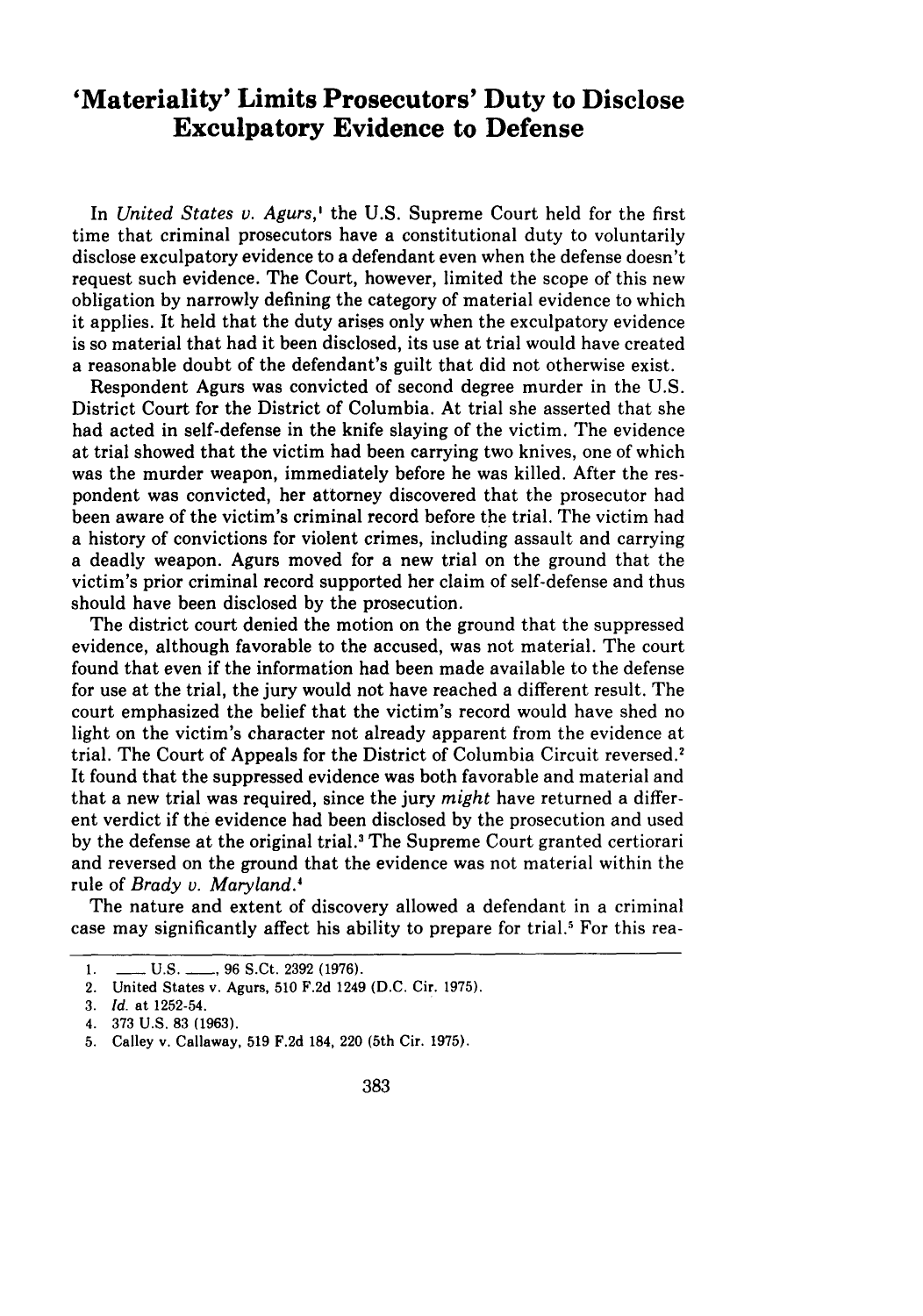son, the Supreme Court has made it clear that a prosecutor's duty of candor toward a defendant is an important ingredient of due process.<sup>6</sup> Thus, a prosecutor's suppression of materially favorable information may constitute denial of a defendant's due process right to a fair trial.7

As long ago as *Mooney v. Holohan*,<sup>8</sup> the Supreme Court said that the deliberate deception of a court and jurors by the presentation of known false evidence is incompatible with the "rudimentary demands of justice."9 The *Mooney* principle was reaffirmed in *Napue v. Illinois.'0* In that case the Court held that the defendant had been denied his constitutional right to a fair trial "when the state, although not soliciting false evidence, allows it to go uncorrected when it appears.""

In *Brady,"'* the court expanded the *Mooney* doctrine. Defendant Brady had been convicted of first degree murder. The murder had been committed in the course of a robbery. Brady admitted at trial that he had participated in the robbery, but claimed that his codefendant had done the killing. Prior to trial Brady's counsel had requested that the prosecution allow examination of the codefendant's extrajudicial statements. Several such statements were disclosed, but the one in which Brady's codefendant confessed to the actual killing was suppressed by the prosecution and did not come to Brady's attention until after he had been tried, convicted, and sentenced. The Supreme Court held that suppression of the codefendant's confession violated the Due Process Clause of the Fourteenth Amendment: "We now hold that the suppression by the prosecution of evidence favorable to an accused upon request violates due process where the evidence is material either to guilt or punishment, irrespective of the good faith or bad faith of the prosecution."<sup>13</sup>

Not every instance of prosecutional suppression of evidence results in a denial of the due process right to a fair trial, however. For a new trial to be required, the evidence that was suppressed must be of such nature that its use by the defense at trial would have had a significant impact on the outcome of the trial. As stated by the Court in Brady, the suppressed evidence must be *"material* either to guilt or to punishment.""

Before *Agurs* the Court had avoided defining the precise degree of materiality necessary to require a new trial,<sup>15</sup> and essentially two standards of materiality had arisen in the courts of appeals. The standard developed

- 13. *Id.* at 87.
- 14. *Id.* (emphasis supplied).
- 15. Giles v. Maryland, 386 U.S. 66, 74 (1967).

<sup>6.</sup> United States v. Hibler, 463 F.2d 455, 459 (9th Cir. 1972).

<sup>7.</sup> U.S. CONST. amends. V, XIV.

<sup>8. 294</sup> U.S. 103 (1935).

<sup>9.</sup> *Id.* at 112.

<sup>10. 360</sup> U.S. 264 (1959).

<sup>11.</sup> *Id.* at 269.

<sup>12. 373</sup> U.S. at 83.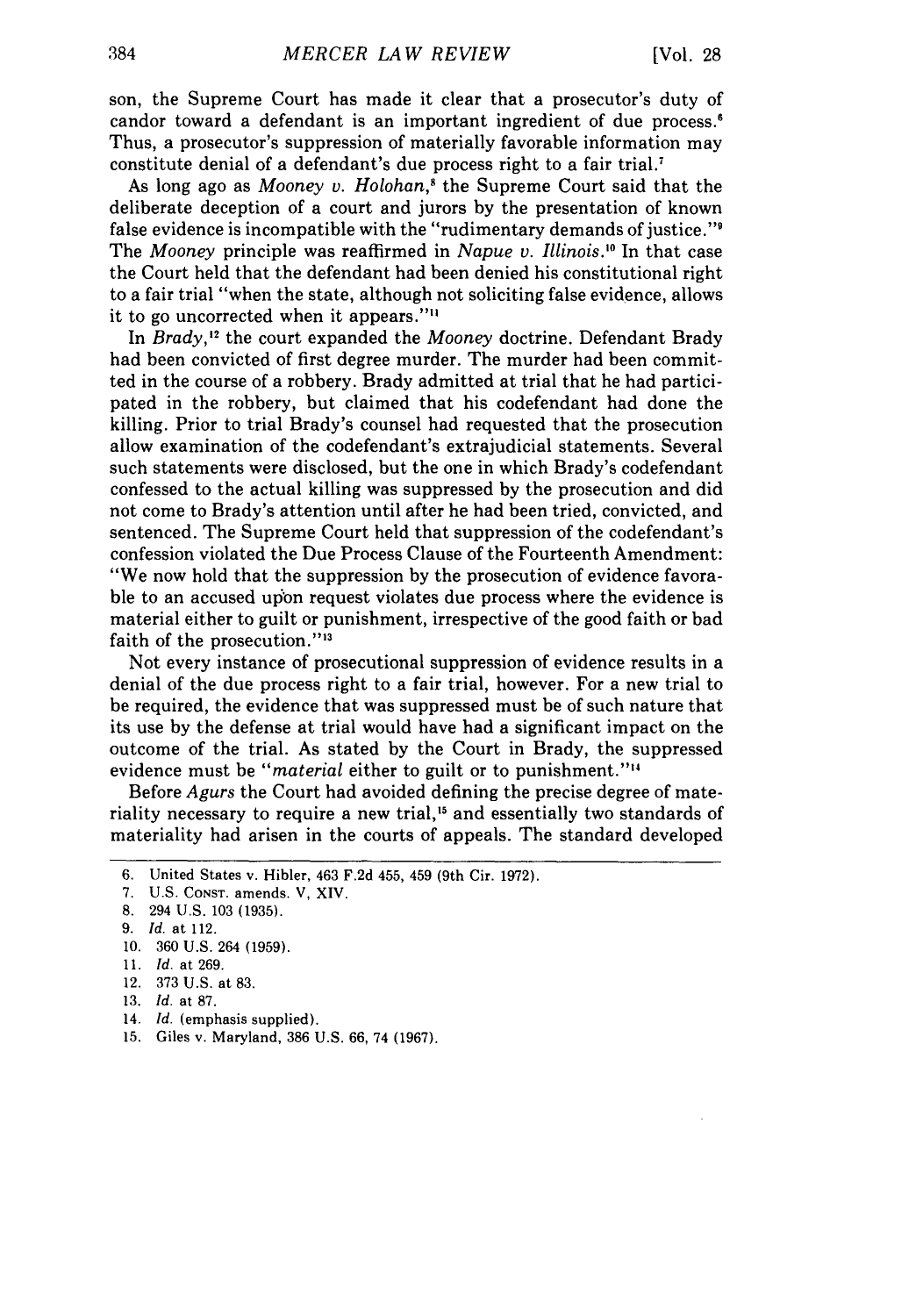by the District of Columbia Circuit<sup>16</sup> and adopted in the Ninth<sup>17</sup> and Tenth<sup>18</sup> Circuits sought to determine whether the undisclosed evidence, if brought to the attention of the jury, *might* have led the jury to entertain a reasonable doubt about the defendant's guilt. If so, a new trial would be required. This standard of materiality was applied by the court of appeals in *Agurs*.<sup>19</sup> However, other circuits have rejected that "might have" standard on the theory that it presented only a minimal barrier to a new trial.<sup>20</sup> Another standard of materiality is employed by the Second,<sup>21</sup> Fifth,<sup>22</sup> and Eighth<sup>23</sup> Circuits. These circuits have required a new trial when the defendant was able to show that there was a significant chance that had the added evidence been developed, as it undoubtedly would have been by skilled counsel, a reasonable doubt as to the defendant's guilt could have been induced in the minds of enough jurors to preclude a conviction.<sup>24</sup> The rule of the First Circuit apparently differed only slightly.<sup>25</sup>

The Supreme Court's decision in *Agurs* resolved the conflict among the circuits. The Court rejected both standards and established a new, twotier test of materiality based upon whether a specific *Brady-type* request had been made. When, as in *Brady,* the defense specifically requests disclosure of a certain piece of evidence, the prosecution is put on notice that the defendant desires that particular piece of evidence.<sup>26</sup> Therefore, the

18. United States v. Miller, 499 F.2d 736 (10th Cir. 1974).

19. 510 F.2d at 1253-54.

20. United States v. Keogh, 391 F.2d 138 (2d Cir. 1968); Ross v, Texas, 474 F.2d 1150, 1153 (5th Cir. 1973).

21. United States v. Keogh, 391 F.2d 138 (2d Cir. 1968); United States v. Kahn, 472 F.2d 272 (2d Cir. 1973); United States v. Morrell, 524 F.2d 550 (2d Cir. 1975). Although the Second Circuit had adopted the "significant chance" standard, it had added a slight variation. As prosecutorial culpability for suppressing favorable evidence increases, the level of materiality necessary to require a new trial decreases. As the culpability of the prosecutor increases from negligent nondisclosure to deliberate suppression, prophylactic considerations become more prevalent and eventually paramount. *See* United States v. Pfingst, 490 F.2d 262, 267 (2d Cir. 1973). This sliding scale of materiality had occasionally been cited with approval by other courts of appeals. Ross v. Texas, 474 F.2d 1150 (5th Cir. 1973); Clarke v. Burke, 440 F.2d 853 (7th Cir. 1971); Evans v. Janing, 489 F.2d 470 (8th Cir. 1973); Rhinehart v. Rhay, 440 F.2d 718 (9th Cir. 1971).

22. Shuler v. Wainwright, 491 F.2d 1213 (5th Cir. 1974). *See also* Calley v. Callaway, 519 F.2d 184 (5th Cir. 1975). There the court stated that "before the nondisclosure of evidence reaches a level of constitutional significance, the evidence must be 'crucial, critical, [and] highly significant.' " *Id.* at 221.

23. Ogden v. Wolff, 522 F.2d 816 (8th Cir. 1975).

24. *See. e.g.,* United States v. Morrell, 524 F.2d 550 (2d Cir. 1975).

25. In Woodcock v. Amaral, 511 F.2d 985, 991 (1st Cir. 1974), the First Circuit held that a new trial is not required unless it can be said that if the evidence had been disclosed its use at trial would have created a reasonable possibility of a different result.

26. **-** U.S. at **\_\_\_**, 96 S.Ct. at 2398-99.

<sup>16.</sup> *See* Levin v. Katzenbach, 363 F.2d 287 (D.C. Cir. 1966); Levin v. Clark, 408 F.2d 1209 (D.C. Cir. 1967).

<sup>17.</sup> United States v. Hibler, 463 F.2d 455 (9th Cir. 1972); Fields v. Alaska, 524 F.2d 259 (9th Cir. 1975).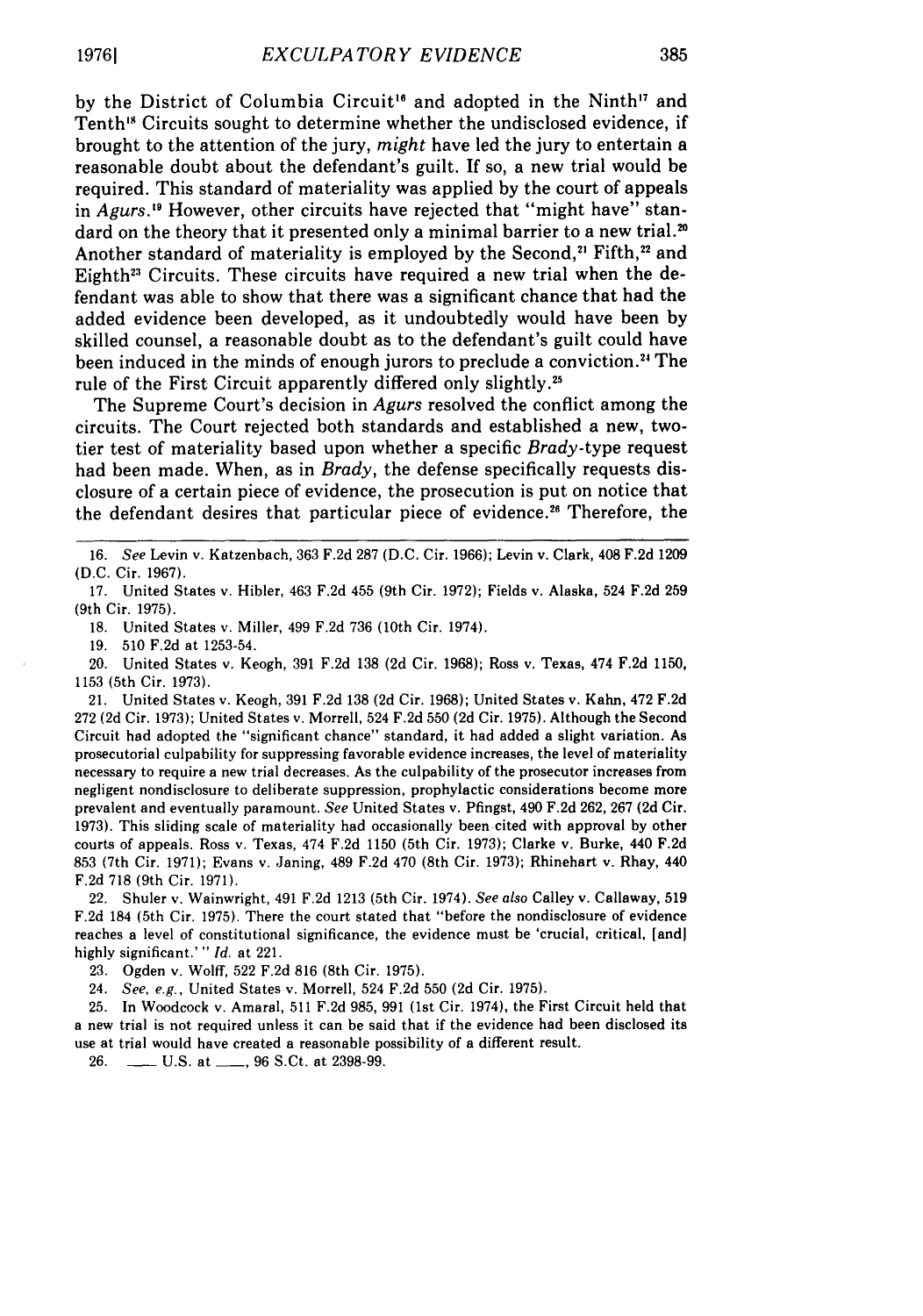first level of materiality applies if there is a specific request and places only a slight burden on a defendant to show that a prosecutor's suppression of favorable evidence denied him a fair trial. The *Agurs* Court determined that, when the defense request for disclosure is specific, disclosure by the government is required "if the subject matter of such a request is material, or indeed if a substantial basis for claiming materiality exists."<sup>27</sup> When there is a specific request, the prosecutor's "failure to make any response is seldom, if ever, excusable."28

In *Agurs* the defense had not made a specific request for discovery of the victim's prior criminal record, and the prosecutor had not been put on notice of the possibility that his file contained evidence favorable to the defendant. Nevertheless, the Court held that this factor was not determinative in its consideration of Agurs' motion for a new trial. The Court said there may be cases where certain evidence "is obviously of such substantial value to the defense that elementary fairness requires it to be disclosed even without a specific request."<sup>29</sup> The Court felt, however, that the absence of a request was not irrelevant.<sup>30</sup> If the defendant makes only a general *Brady* request, or no request at all, the prosecutor is not put on notice that he may possess certain exculpatory evidence. The Court stated that in these situations, where the second level of materiality applies, the "constitutional standard of materiality must impose a higher burden upon the defendant."3

In establishing the second level of materiality, applicable when the defendant has failed to make a specific *Brady* request, the Court balanced the prosecutor's obligation to serve justice against the suggestion that the prosecutor must routinely deliver his entire file to defense counsel. 32 The Court felt that the fact that the evidence was in the hands of the prosecution at the time of trial but not made available to the defense distinguished it from evidence discovered from a neutral source after trial:

For that reason the defendant should not have to satisfy the severe burden of demonstrating that newly discovered evidence probably would have resulted in acquittal [the standard under Rule 33 of the Federal Rules of Criminal Procedure]. If the standard applied to the usual motion for a new trial based on newly discovered evidence were the same when the evidence was in the State's possession as when it was found in a neutral source, there would be no special significance to the prosecutor's obligation to serve the cause of justice."<sup>33</sup>

<sup>27.</sup> *Id.* at \_\_\_\_, 96 S.Ct. at 2399.

<sup>28.</sup> Id.

<sup>29.</sup> *Id.* at \_\_\_, 96 S.Ct. at 2401.

<sup>30.</sup> *Id.* See also United States v. Keogh, 391 F.2d 138, 147 (2d Cir. 1968).

<sup>31.</sup> *Id.* at , 96 S.Ct. at 2401.

<sup>32.</sup> **Id.**

<sup>33.</sup> *Id.* (footnote omitted).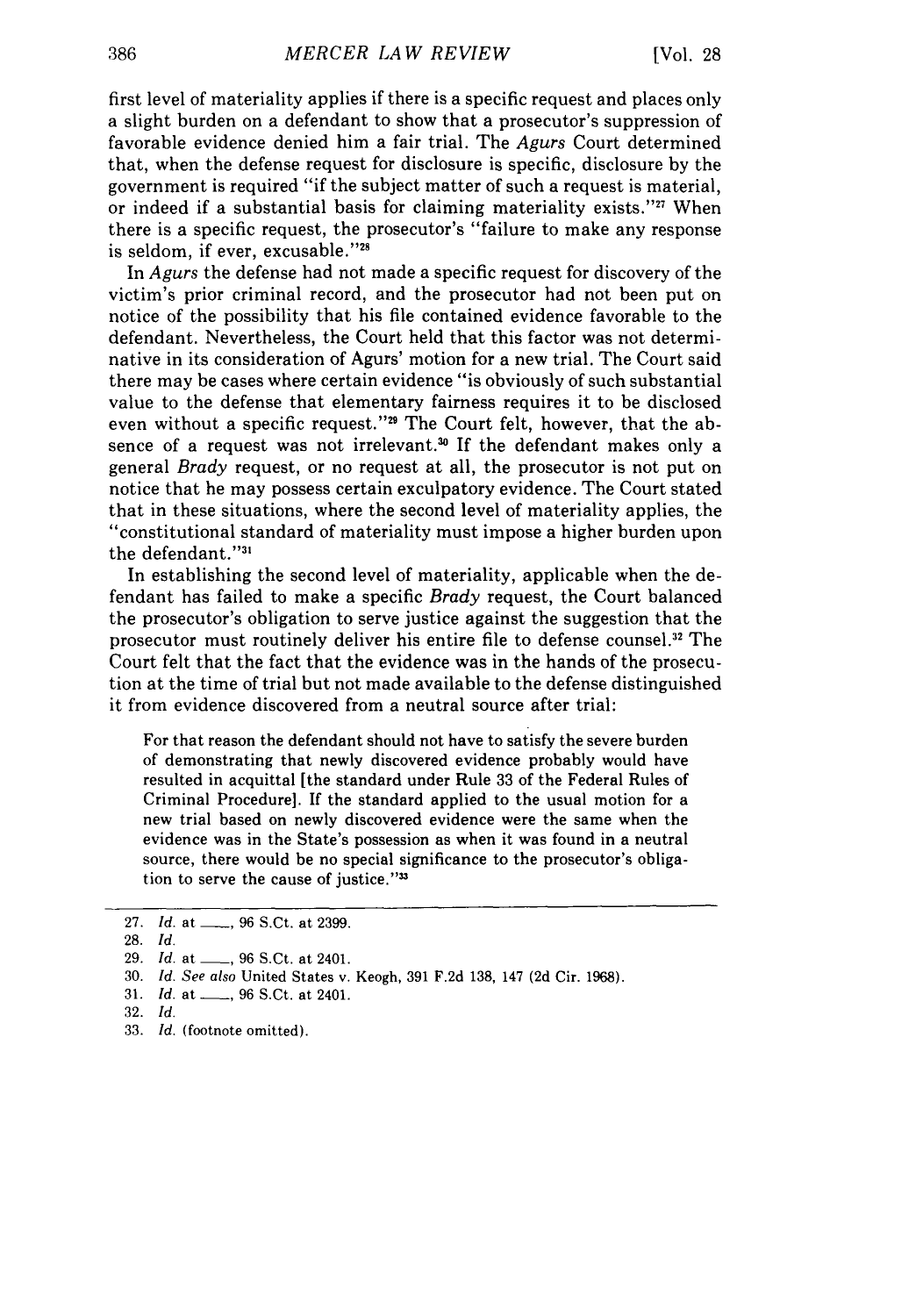Nevertheless, the Court rejected the argument that the prosecution had a duty routinely to deliver his entire file to the defense.<sup>34</sup> Striking what it felt was the proper balance, the Court indicated that the proper standard of materiality should reflect the requirement that the jury find the defendant guilty beyond a reasonable doubt.<sup>35</sup> The Court held that a new trial is required only if "the omitted evidence creates a reasonable doubt that did not otherwise exist."<sup>36</sup> In explaining this standard the Court stated:

This means that the omission must be evaluated in the context of the entire record. If there is no reasonable doubt about guilt whether or not the additional evidence is considered, there is no justification for a new trial. On the other hand, if the verdict is already of questionable validity, additional evidence of relatively minor importance might be sufficient to create a reasonable doubt."

The Court indicated that the new, two-tier test of materiality was the same standard that other courts had applied "although the standard has been phrased in different language."<sup>38</sup> The cases cited in support of that belief do not substantiate the Court's assertion.39 Evidently the Court has fashioned a completely new standard of *Brady* materiality.<sup>40</sup>

The two-level materiality test has no precedent in any reported cases from the courts of appeals. Since the first level of materiality is a rather low one, a probable effect of this case will be that prosecutors will feel more compelled to respond to specific discovery requests for *Brady* material. But defense attorneys are usually not aware of the existence of exculpatory evidence in the possession of the prosecution and consequently are not in a position to make a specific request for disclosure of that evidence. Therefore, the test that will be applied in almost every *Brady-like* case is the higher level of materiality, the second level "reasonable doubt" test. This standard presents a much higher barrier to a new trial than did any standard previously employed by the courts of appeals. In effect the standard requires that the suppressed evidence, if disclosed and used, would have

40. In reaching its decision, the Court rejected the Second Circuit's variable standard of materiality based upon prosecutorial culpability. The Court found that the duty to disclose would arise equally in situations where the prosecution had innocently overlooked highly exculpatory evidence as well as in situations where inept prosecutors incorrectly believed they were suppressing vital exculpatory evidence. The Court thought that Constitutional error results from the "character of the evidence, not the character of the prosecutor." The Court also rejected the argument that the standard of materiality should reflect the importance that the undisclosed evidence bore to the preparation of the defense. *Id.* at \_\_, 96 S.Ct. at 2400- 01.

<sup>34.</sup> *Id.*

<sup>35.</sup> *Id.*

<sup>36.</sup> *Id.*

<sup>37.</sup> *Id.* at \_\_, 96 S.Ct. at 2402 (footnote omitted).

<sup>38.</sup> *Id.* at \_\_, 96 S.Ct. at 2402.

<sup>39.</sup> See Marshall's dissenting opinion. *Id.* at **-, 96 S.Ct.** at 2404.